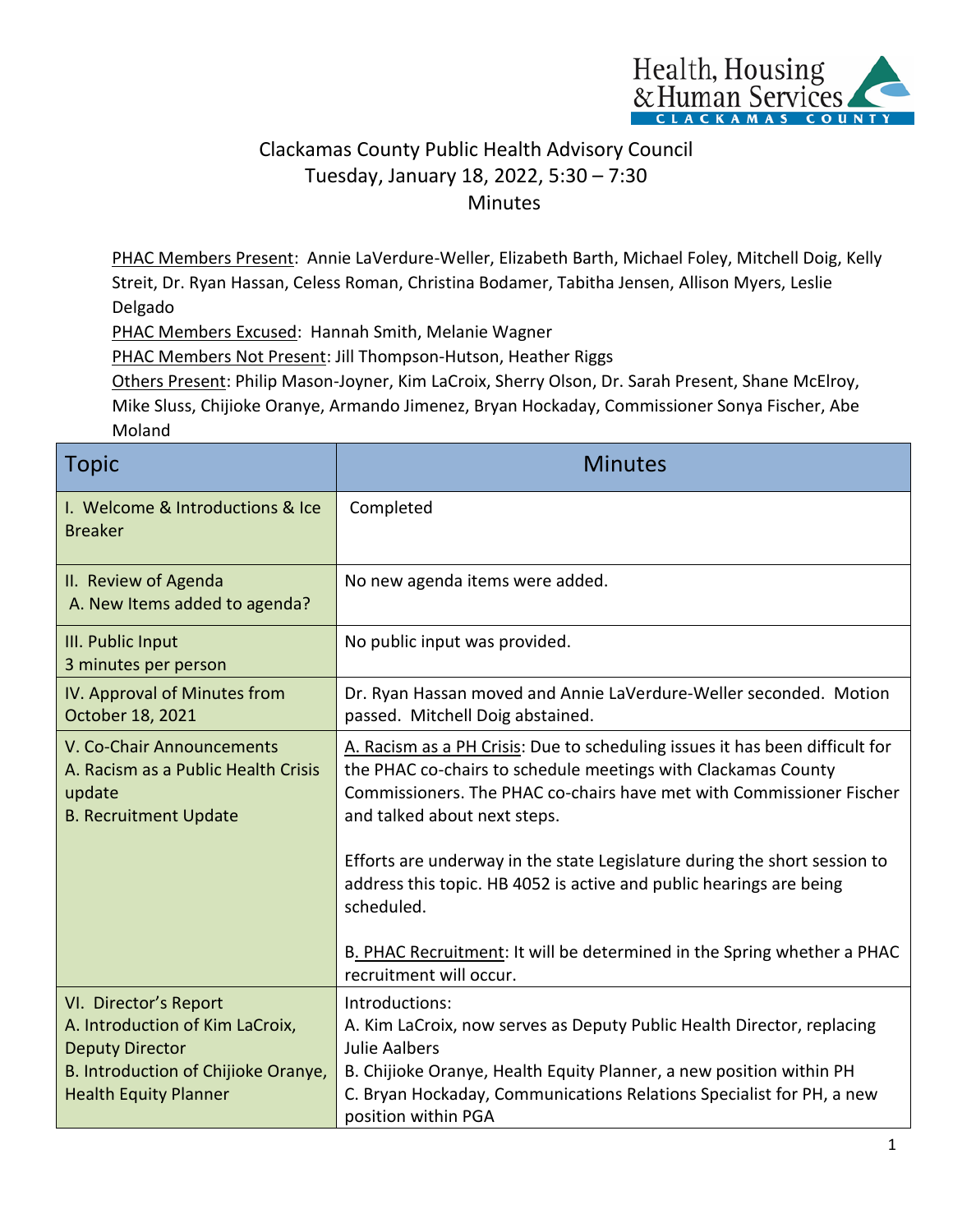| <b>Topic</b>                                                                                                         | <b>Minutes</b>                                                                                                                                                                                                                                                                                                                                                                                                                                                                                                                               |
|----------------------------------------------------------------------------------------------------------------------|----------------------------------------------------------------------------------------------------------------------------------------------------------------------------------------------------------------------------------------------------------------------------------------------------------------------------------------------------------------------------------------------------------------------------------------------------------------------------------------------------------------------------------------------|
| C. Introduction of Bryan Hockaday,<br><b>Communications Relations</b><br>Specialist<br>D. Blueprint Community Grants | D. Blueprint Community Grants: Funding recommendations will be<br>presented at the next PHAC meeting on February 7 <sup>th</sup> , 2022.                                                                                                                                                                                                                                                                                                                                                                                                     |
| <b>VII. Public Health Budget</b><br>Preparation: FY 2022-2023                                                        | Public Health is seeing many new investments that help support the<br>staffing infrastructure, which will assist with the provision of more<br>services and better response to community needs.                                                                                                                                                                                                                                                                                                                                              |
|                                                                                                                      | Sherry Olson, Fiscal Manger reviewed the current FY 2022 and projected<br>FY 23 budgets. The budgets are made up of Federal, State, fees, permits<br>and local county general funds. The amount of COVID funding to date<br>has been \$28,912,753. The proposed FY 23 budget is \$22,573,126.<br>Personnel costs are \$15,789,630 the remaining funding covers Materials,<br>Supplies and Contracts. PH Modernization funding has been instrumental<br>in boosting the budget and allowing PH to provide critical services and<br>resources. |
|                                                                                                                      | PH funding dedicated to outreach and education:<br>substance use funding for surveillance, data tracking<br>$\bullet$<br>Infectious disease<br>tobacco prevention                                                                                                                                                                                                                                                                                                                                                                            |
|                                                                                                                      | Historically, funding for outreach and education has been piecemealed<br>together while some programs have specific guidelines. Modernization<br>and county general fund provide flexible dollars for the purpose of<br>planning and infrastructure developments/enhancements.                                                                                                                                                                                                                                                               |
|                                                                                                                      | An updated organization chart was shared with PHAC members.                                                                                                                                                                                                                                                                                                                                                                                                                                                                                  |
|                                                                                                                      | Dr. Present advocated that more direct clinical services via home visiting<br>nurses for those who do not have a medical home be addressed; one<br>example is the need to address the high numbers for syphilis.                                                                                                                                                                                                                                                                                                                             |
| <b>VIII. Regional Climate Health</b><br>Report                                                                       | Abe Moland, CCPHD staff, presented information on the Regional Climate<br>Health Report. The report was released in November 2021.                                                                                                                                                                                                                                                                                                                                                                                                           |
|                                                                                                                      | Abe started off the presentation by showing the exponential increase in<br>the amount of global fossil fuel consumption over last century. In<br>addition there have been huge increases in the Global Average<br>Temperature, Global Environmental Disasters and Global Fossil Fuel<br>Emissions.                                                                                                                                                                                                                                           |
|                                                                                                                      | Abe's presentation focused on upstream prevention measures,<br>incorporating health equity lens into climate action and public health<br>action.                                                                                                                                                                                                                                                                                                                                                                                             |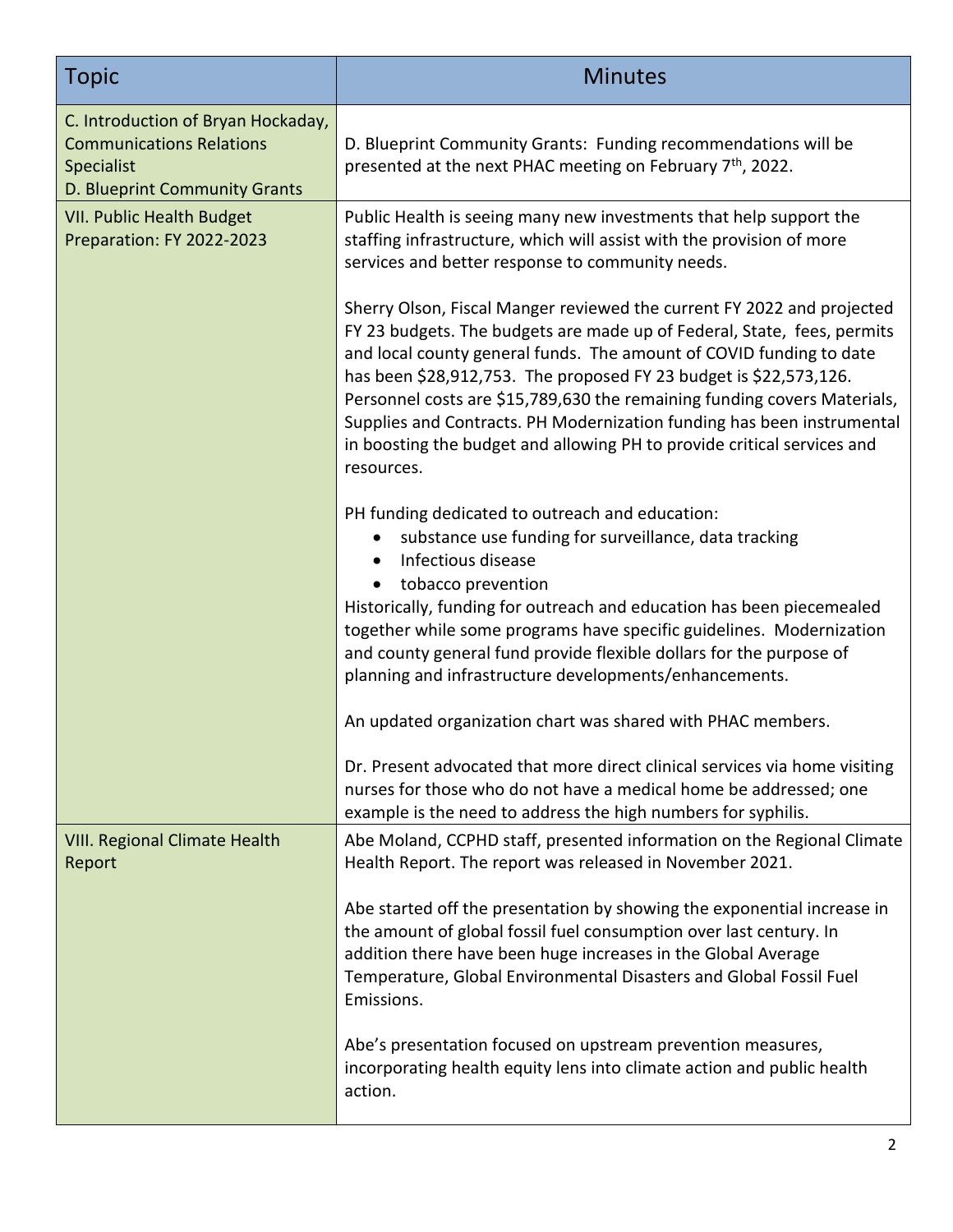| Topic | <b>Minutes</b>                                                                                                                                                                                                                                                                                                                                                                                                                                                                                                                                                                                                                                                                                                                                                                                                                                                                                                                                                                                                                                                                                                                                                                                                                                                                                                                                                                                                                                                                                                                                                                                                                                                                                                                                                                                                                                                                                                                                                                                                                                                                                                                                                               |
|-------|------------------------------------------------------------------------------------------------------------------------------------------------------------------------------------------------------------------------------------------------------------------------------------------------------------------------------------------------------------------------------------------------------------------------------------------------------------------------------------------------------------------------------------------------------------------------------------------------------------------------------------------------------------------------------------------------------------------------------------------------------------------------------------------------------------------------------------------------------------------------------------------------------------------------------------------------------------------------------------------------------------------------------------------------------------------------------------------------------------------------------------------------------------------------------------------------------------------------------------------------------------------------------------------------------------------------------------------------------------------------------------------------------------------------------------------------------------------------------------------------------------------------------------------------------------------------------------------------------------------------------------------------------------------------------------------------------------------------------------------------------------------------------------------------------------------------------------------------------------------------------------------------------------------------------------------------------------------------------------------------------------------------------------------------------------------------------------------------------------------------------------------------------------------------------|
|       | Mental health can be impacted by climate change.<br>Different types and lengths of climate change events can create a range of<br>mental health impacts:<br>• Short and acute events that last a few hours to a few weeks like heatwaves,<br>extreme storms, or wildfires<br>• Long periods of extended climate change events like drought or recovery<br>periods from acute events<br>• Ongoing direct or indirect exposure to the hazards of climate change like rising<br>temperatures, rising sea levels, and other global and regional threats<br>Climate change is a risk factor and can add a layer of stress on top of<br>underlying poor mental health.<br>Moving forward there will be a focus on reducing greenhouse emissions<br>in the county overall and building strong strategies around resilience and<br>adaptation. Key strategies include building eco-friendly buildings, roads<br>and how they connect to create healthy places.<br>Priorities:<br>Build capacity and alignment in the public health division and H3S to<br>address climate change<br>• Climate and health literacy training<br>• New staff/roles<br>• H3S department coordination<br>Develop a division priority agenda<br>• Integrate climate and health lens across departments<br>• Develop climate and health policy agenda<br>• Deepen community partnerships to build climate resilience<br>• Engaging in regional climate efforts<br>Continue engaging with the Climate Exchange and Climate Action Plan<br><b>Key Takeaways</b><br>• Health conditions related to poor air quality and extreme heat are<br>affecting the largest amount of people in the region.<br>• Few apparent long term trends. In 2020 was unusual. Coinciding with<br>the COVID-19 pandemic, several heat, air quality, and foodborne<br>communicable disease health outcomes decreased in counts.<br>• Acute events lead to major impacts. Specific climate-related events<br>caused spikes in health outcomes, like the 2020 wildfires.<br>. We need ways to measure mental health impacts. There is a need for<br>more robust and consistent tracking systems for mental health related<br>impacts. |
|       |                                                                                                                                                                                                                                                                                                                                                                                                                                                                                                                                                                                                                                                                                                                                                                                                                                                                                                                                                                                                                                                                                                                                                                                                                                                                                                                                                                                                                                                                                                                                                                                                                                                                                                                                                                                                                                                                                                                                                                                                                                                                                                                                                                              |